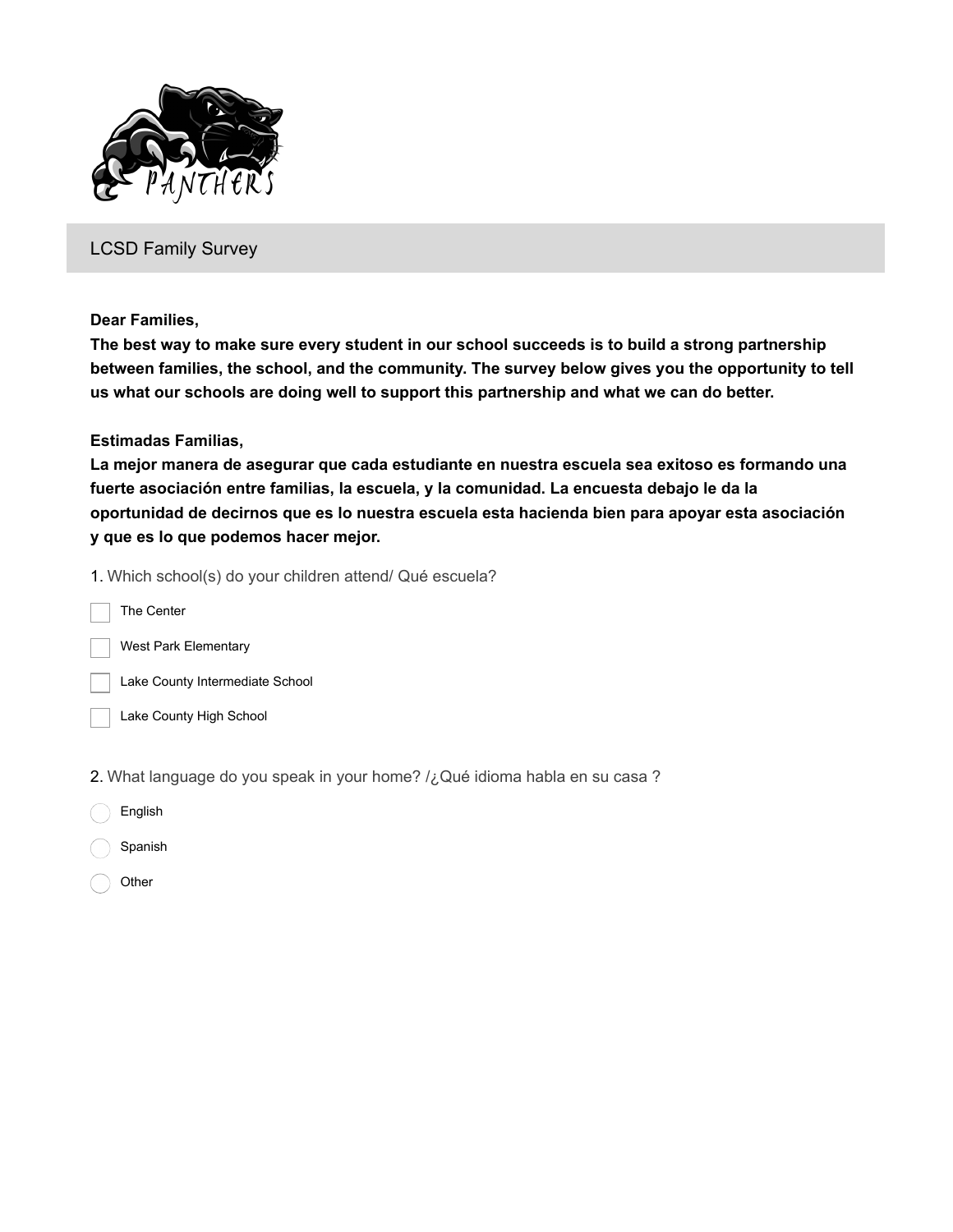3. How satisfied are you with your family's OVERALL experience so far in LCSD during the 2016-17 school year? / ¿Qué tan satisfecho está usted GLOBALMENTE con su experiencia en LCSD durante el año escolar 2016-17?

| Very satisfied / Muy<br>satisfecho(a) | Neutral | Not satisfied / No estoy<br>satisfecho(a) |
|---------------------------------------|---------|-------------------------------------------|
|                                       |         |                                           |
| Comentarios? ¿Comentarios?            |         |                                           |

4. How much do you agree with the following statements about your child's school? ¿En qué medida está usted de acuerdo con las siguientes afirmaciones acerca de la escuela de su niño(a)?

|                                                                                                                                                                                                                                          | Strongly agree/Muy<br>de acuerdo | Agree/De acuerdo | Neutral | Disagree /<br>Descacuerdo | Strongly Disagree /<br>Muy desacuerdo |
|------------------------------------------------------------------------------------------------------------------------------------------------------------------------------------------------------------------------------------------|----------------------------------|------------------|---------|---------------------------|---------------------------------------|
| My child's school is<br>meeting the academic<br>needs of my child. / La<br>escuela de mi niño(a)<br>satisface sus<br>necesidades académicas.                                                                                             |                                  |                  |         |                           |                                       |
| My child's school is<br>meeting the non-<br>academic (i.e. social,<br>physical) needs of my<br>child. / La escuela de mi<br>niño(a) satisface sus<br>necesidades no<br>académicas (es decir:<br>necesidades sociales,<br>físicas, etc.). |                                  |                  |         |                           |                                       |
| I am pleased with the<br>overall quality of<br>education my child is<br>receiving. / Estoy<br>satisfecho con la calidad<br>global de la educación<br>que mi niño está<br>recibiendo.                                                     |                                  |                  |         |                           |                                       |
| Comments? ¿Comentarios?                                                                                                                                                                                                                  |                                  |                  |         |                           |                                       |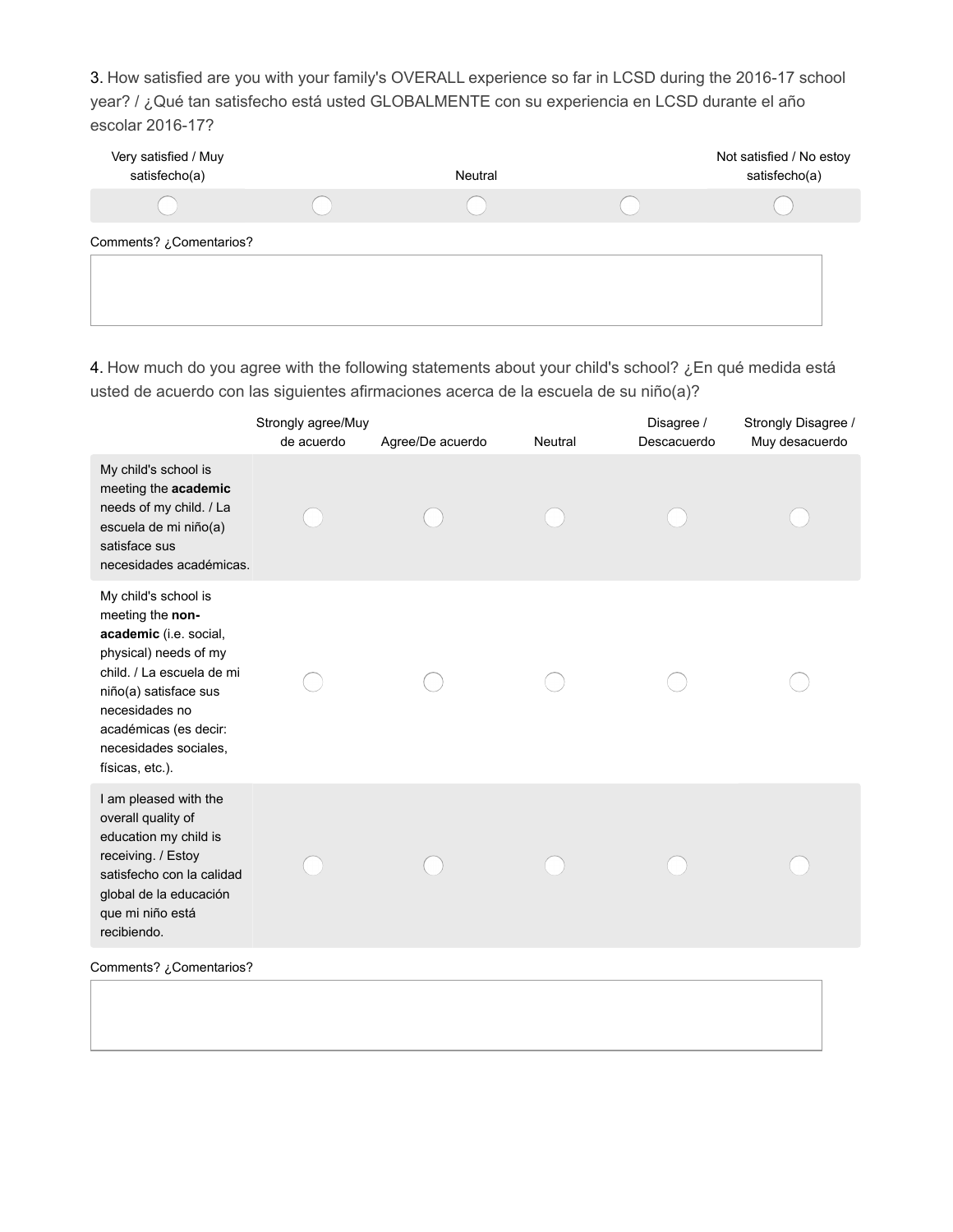5. What is one thing that has gone well this year for you and/or your child?/Qué cosas han salido bien para usted y/o su hijo?

6. Welcoming All Families into the School Community /

Acogiendo con satisfacción a todas las familias en la Comunidad Escolar

|                                                                                                                                                                                                                                                                 | Strongly agree/Muy<br>de acuerdo | Agree/De acuerdo | Neutral | Disagree<br>/Desacuerdo | Strongly<br>disagree/Muy<br>desacuerdo |
|-----------------------------------------------------------------------------------------------------------------------------------------------------------------------------------------------------------------------------------------------------------------|----------------------------------|------------------|---------|-------------------------|----------------------------------------|
| When I walk into the<br>school, I feel the school<br>is inviting and that this is<br>a place where parents<br>"belong."/ Cuando yo<br>entro a la escuela,<br>Siento que la escuela es<br>acogedora y que este es<br>el lugar donde los<br>padres "pertenecen."  |                                  |                  |         |                         |                                        |
| The school's policies<br>and programs reflect,<br>respect, and value the<br>diversity of the families<br>in the community./ Los<br>programas y pólizas de<br>la escuela reflejan,<br>respeto, y valoran la<br>diversidad de las<br>familias en la<br>comunidad. |                                  |                  |         |                         |                                        |
| Students at the school<br>are treated fairly no<br>matter what their race or<br>cultural<br>background./ Los<br>estudiantes en la<br>escuela son tratados<br>con justamente sin<br>importar su raza o<br>antecedente cultural.                                  |                                  |                  |         |                         |                                        |
| I feel welcome at<br>PTA/parent group<br>meetings./Me siento<br>bienvenido a<br>PTA/reuniones entre<br>padres.<br>Other (please specify)                                                                                                                        |                                  |                  |         |                         |                                        |
|                                                                                                                                                                                                                                                                 |                                  |                  |         |                         |                                        |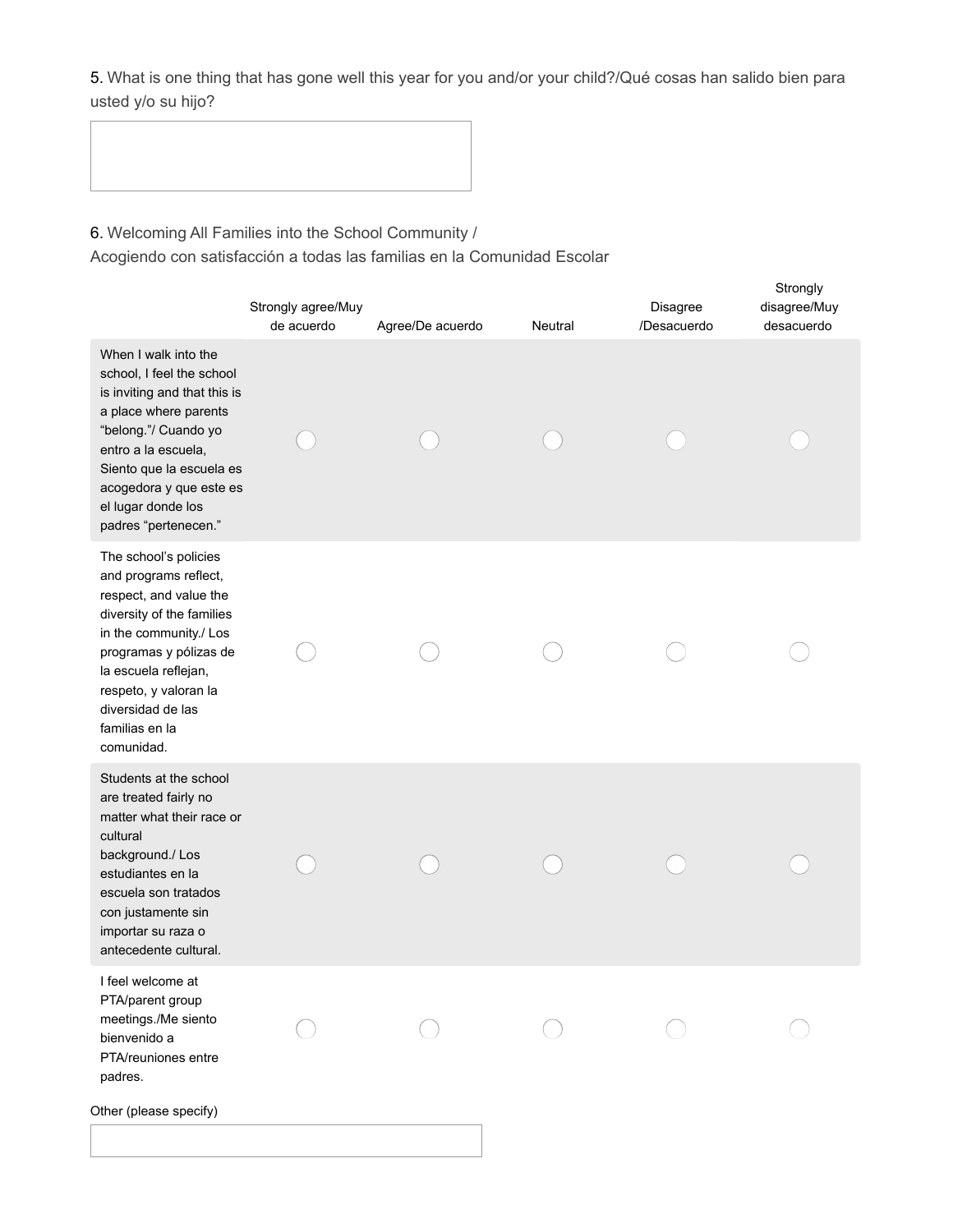# 7. Communicating Effectively/Comunicación efectiva

|                                                                                                                                                                                                                          | Strongly agree/Muy<br>de acuerdo | Agree/De acuerdo | Neutral | Disagree<br>/Desacuerdo | Strongly<br>disagree/Muy<br>desacuerdo |
|--------------------------------------------------------------------------------------------------------------------------------------------------------------------------------------------------------------------------|----------------------------------|------------------|---------|-------------------------|----------------------------------------|
| The school keeps all<br>families informed about<br>important issues and<br>events./ La escuela<br>mantiene a las familias<br>informadas sobre<br>cuestiones o eventos<br>importantes.                                    |                                  |                  |         |                         |                                        |
| The school makes it<br>easy for families to<br>communicate with<br>teachers./ La escuela le<br>facilita a las familias con<br>maestros/a                                                                                 |                                  |                  |         |                         |                                        |
| The school<br>communicates with<br>families in multiple ways<br>(e.g., e-mail, phone,<br>website)./ La escuela se<br>comunica con familias<br>en formas múltiples<br>(eje., correo electrónico,<br>teléfono, sitio web). |                                  |                  |         |                         |                                        |
| I can talk to the school<br>principal when I need<br>to./Puedo hablar con la<br>directora de la escuela<br>cuando necesito.                                                                                              |                                  |                  |         |                         |                                        |
| My child's teacher<br>communicates with me<br>on a regular basis./ El<br>maestro se comunica<br>conmigo regularmente.                                                                                                    |                                  |                  |         |                         |                                        |
| It's easy to get a<br>translator if I need<br>one./Es fácil conseguir<br>un traductor si necesito<br>uno.                                                                                                                |                                  |                  |         |                         |                                        |
| Other (please specify)                                                                                                                                                                                                   |                                  |                  |         |                         |                                        |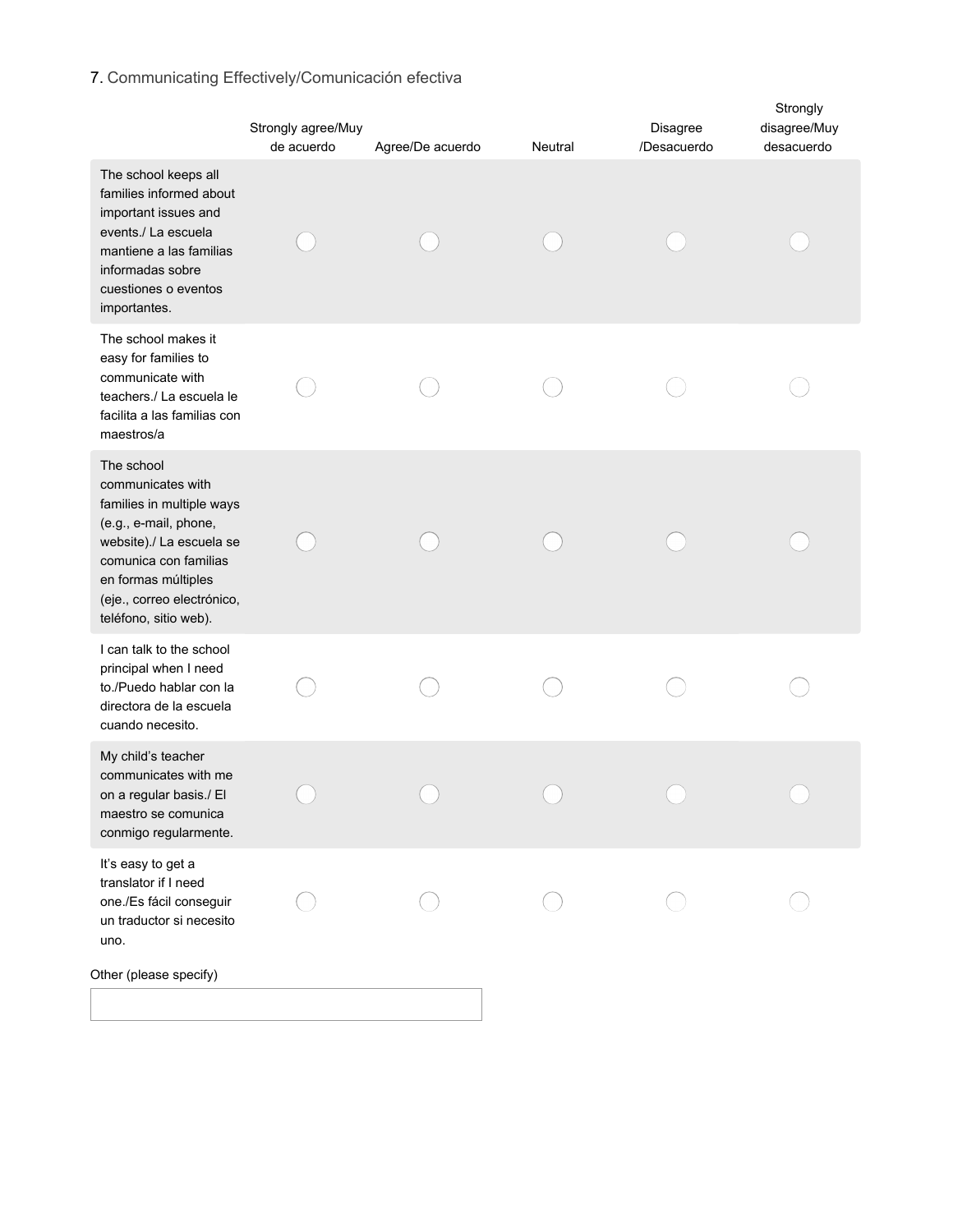## 8. Supporting Student Success/Apoyando el éxito del estudiante

|                                                                                                                                                                                                                                                                                     | Strongly agree/Muy<br>de acuerdo | Agree/De acuerdo | Neutral | Disagree<br>/Desacuerdo | Strongly<br>disagree/Muy<br>desacuerdo |
|-------------------------------------------------------------------------------------------------------------------------------------------------------------------------------------------------------------------------------------------------------------------------------------|----------------------------------|------------------|---------|-------------------------|----------------------------------------|
| My child's teacher keeps<br>me well informed about<br>how my child is doing in<br>school./ La maestra de<br>mi hijo/a me mantiene<br>bien informado/a acerca<br>de cómo mi hijo/a va en<br>la escuela.                                                                              |                                  |                  |         |                         |                                        |
| I understand the<br>academic standards my<br>child is supposed to<br>meet and how the<br>curriculum is linked to<br>those<br>standards./ Entiendo los<br>estándares académicos<br>que mi hijo/a supone<br>cumplir y cómo el plan<br>de estudios está<br>vinculado a esas<br>normas. |                                  |                  |         |                         |                                        |
| My child's teacher and<br>the school give me<br>useful information about<br>how to improve my<br>child's progress/ El<br>maestro/a de mi hijo y la<br>escuela me dan<br>información útil sobre<br>cómo mejorar el<br>progreso de mi hijo/a.                                         |                                  |                  |         |                         |                                        |
| All students are<br>challenged to do their<br>best./Todos los<br>estudiantes tienen el<br>reto de hacer lo mejor<br>posible.                                                                                                                                                        |                                  |                  |         |                         |                                        |
| Other (please specify)                                                                                                                                                                                                                                                              |                                  |                  |         |                         |                                        |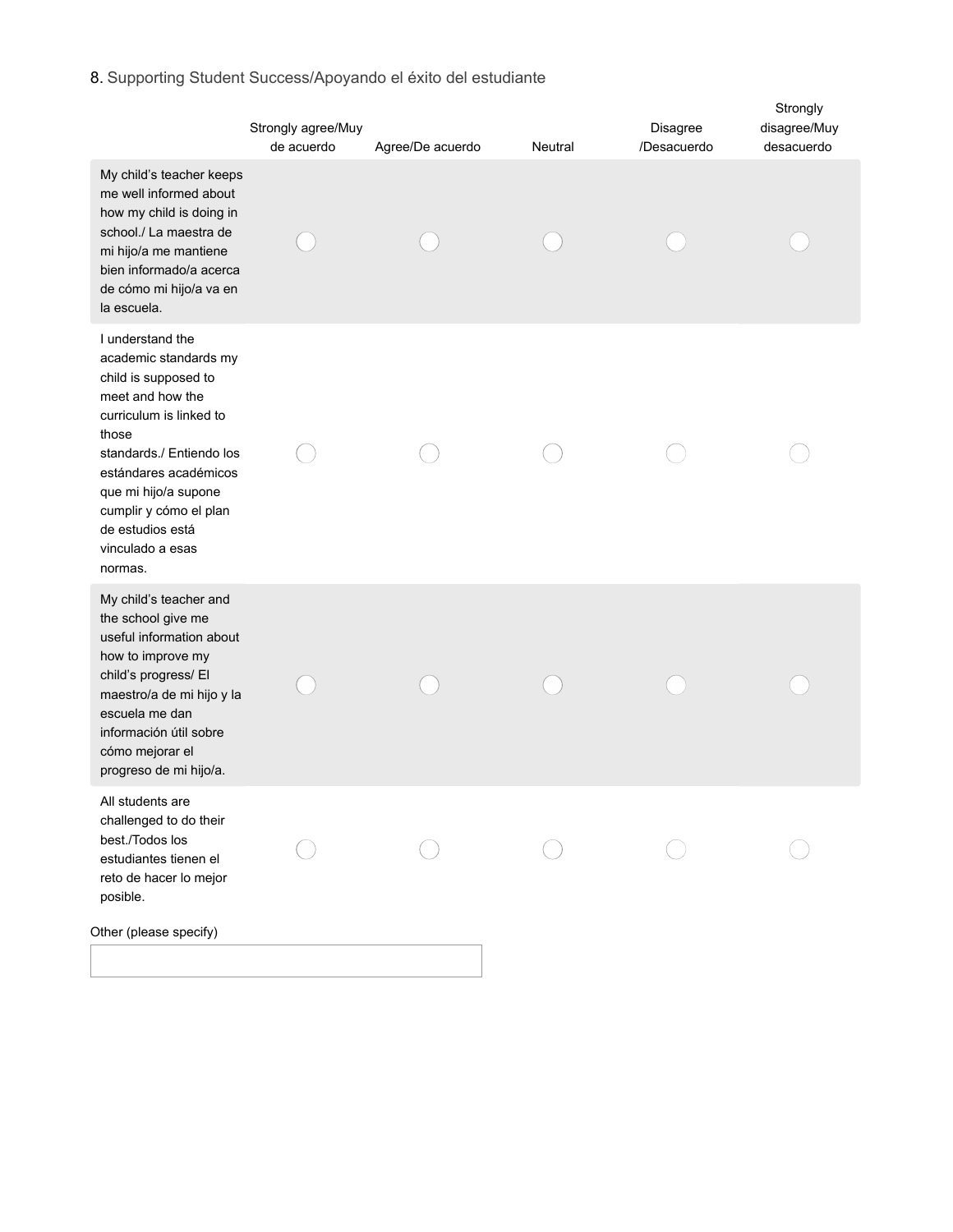## 9. Speaking Up for Every Child/Hablar Por Cada Estudiante

|                                                                                                                                                                                                                                                                                             | Strongly agree/Muy<br>de acuerdo | Agree/De acuerdo | Neutral | Disagree<br>/Desacuerdo | Strongly<br>disagree/Muy<br>desacuerdo |
|---------------------------------------------------------------------------------------------------------------------------------------------------------------------------------------------------------------------------------------------------------------------------------------------|----------------------------------|------------------|---------|-------------------------|----------------------------------------|
| If the school can't help<br>me, they will connect me<br>to someone who can./ Si<br>la escuela no me puede<br>ayudar, me conectan a<br>alguien que si pueda<br>hacerlo.                                                                                                                      |                                  |                  |         |                         |                                        |
| I understand the rules<br>and requirements for<br>student dress, language,<br>and behavior./Entiendo<br>las reglas y requisitos<br>para el vestido de<br>estudiante, el lenguaje y<br>el comportamiento.                                                                                    |                                  |                  |         |                         |                                        |
| The school keeps me<br>informed of my rights<br>under federal and state<br>laws and policies and<br>helps me exercise those<br>rights as needed./ La<br>escuela me mantiene<br>informado de mis<br>derechos bajo las leyes<br>y políticas federales y<br>estatales, y me ayuda a<br>ejercit |                                  |                  |         |                         |                                        |
| I feel empowered to<br>advocate for my own<br>child's and other<br>children's success in<br>school./Me siento<br>facultado para abogar<br>por mi propio hijo/a y del<br>éxito de los otros niños<br>en la escuela.                                                                          |                                  |                  |         |                         |                                        |
| Other (please specify)                                                                                                                                                                                                                                                                      |                                  |                  |         |                         |                                        |
|                                                                                                                                                                                                                                                                                             |                                  |                  |         |                         |                                        |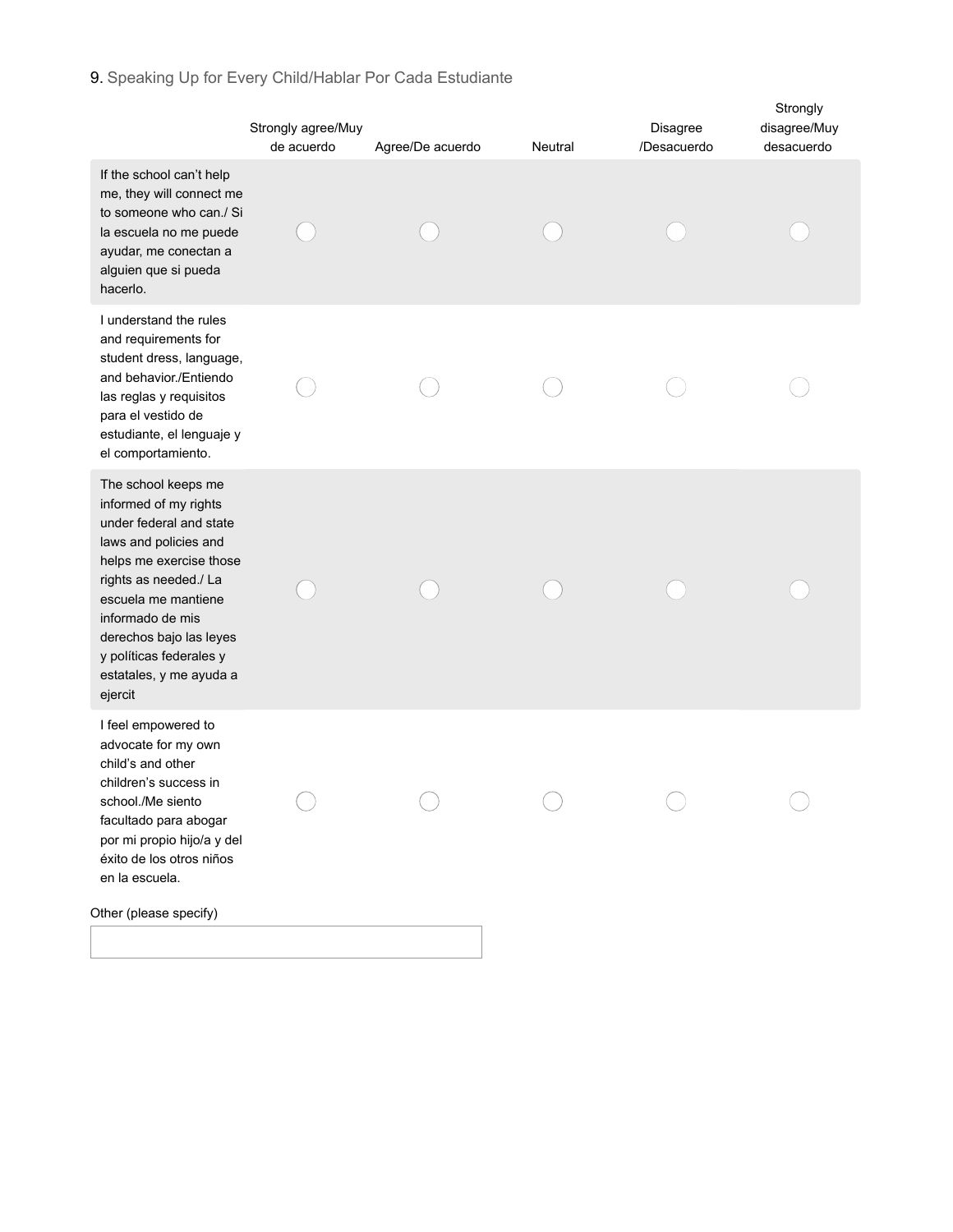## 10. Sharing Power/Compartiendo Poder

|                                                                                                                                                                                                                            | Strongly agree/Muy<br>de acuerdo | Agree/De acuerdo | Neutral | Disagree<br>/Desacuerdo | Strongly<br>disagree/Muy<br>desacuerdo |
|----------------------------------------------------------------------------------------------------------------------------------------------------------------------------------------------------------------------------|----------------------------------|------------------|---------|-------------------------|----------------------------------------|
| The school consults with<br>me and other families<br>before making important<br>decisions (e.g., changes<br>in curriculum, school<br>policies, dress code).                                                                |                                  |                  |         |                         |                                        |
| La escuela consulta<br>conmigo y otras familias<br>antes de tomar<br>decisiones importantes<br>(por ejemplo, los<br>cambios en el currículo,<br>las políticas escolares,<br>código de vestimenta).                         |                                  |                  |         |                         |                                        |
| The school provides<br>opportunities for families<br>to develop relationships<br>and raise concerns with<br>school leaders, public<br>officials, and business<br>and community leaders                                     |                                  |                  |         |                         |                                        |
| La escuela ofrece<br>oportunidades a las<br>familias para desarrollar<br>las relaciones y plantear<br>sus inquietudes con los<br>líderes escolares,<br>funcionarios públicos y<br>líderes empresariales y<br>comunitarios. |                                  |                  |         |                         |                                        |
| Other (please specify)                                                                                                                                                                                                     |                                  |                  |         |                         |                                        |
|                                                                                                                                                                                                                            |                                  |                  |         |                         |                                        |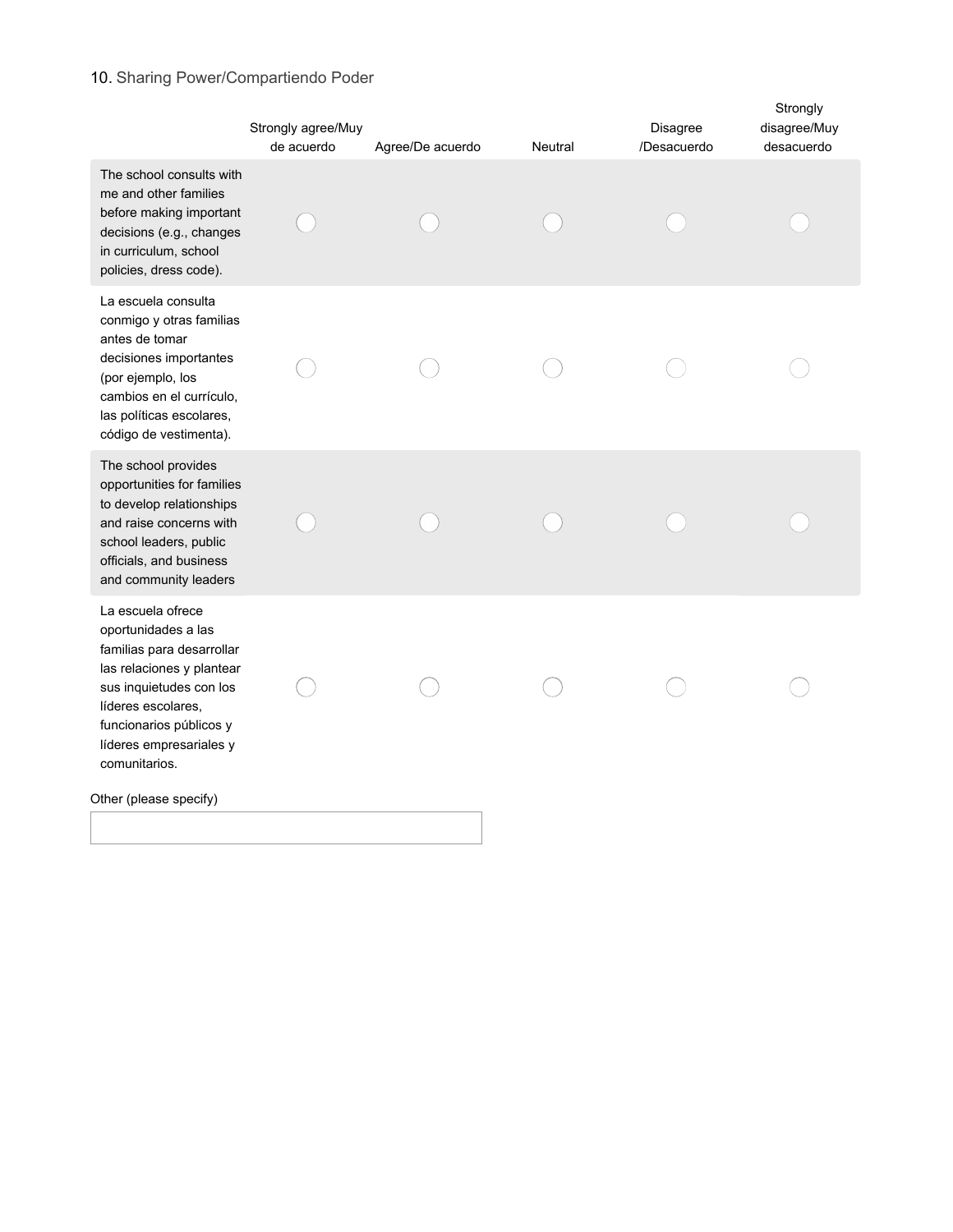### 11. Collaborating with Community/Colaborando con la comunidad

|                                                                                                                                                                                                                                                                                                | Strongly agree/Muy<br>de acuerdo | Agree/De acuerdo | Neutral | Disagree<br>/Desacuerdo | Strongly<br>disagree/Muy<br>desacuerdo |
|------------------------------------------------------------------------------------------------------------------------------------------------------------------------------------------------------------------------------------------------------------------------------------------------|----------------------------------|------------------|---------|-------------------------|----------------------------------------|
| The school connects<br>students, families, and<br>staff to expanded<br>learning opportunities,<br>community services, and<br>community improvement<br>initiatives./La escuela<br>conecta a los<br>estudiantes, familias y<br>personal para la<br>ampliación de<br>oportunidades de<br>aprendiz |                                  |                  |         |                         |                                        |
| Other (please specify)                                                                                                                                                                                                                                                                         |                                  |                  |         |                         |                                        |

Follow Up

12. Optional: Would you be willing to be part of a parent focus group to provide our leadership team with additional feedback about your experience in LCSD and how we can meet your family's needs? / Opcional: ¿Estaría usted dispuesto(a) a formar parte de un grupo de discusión para padres para proveer retroalimentacion adicional a nuestro equipo de dirección acerca de su experiencia en LCSD y cómo podemos atender las necesidades de su familia?

 $\bigcap$  Yes / Si $\bigcap$  No